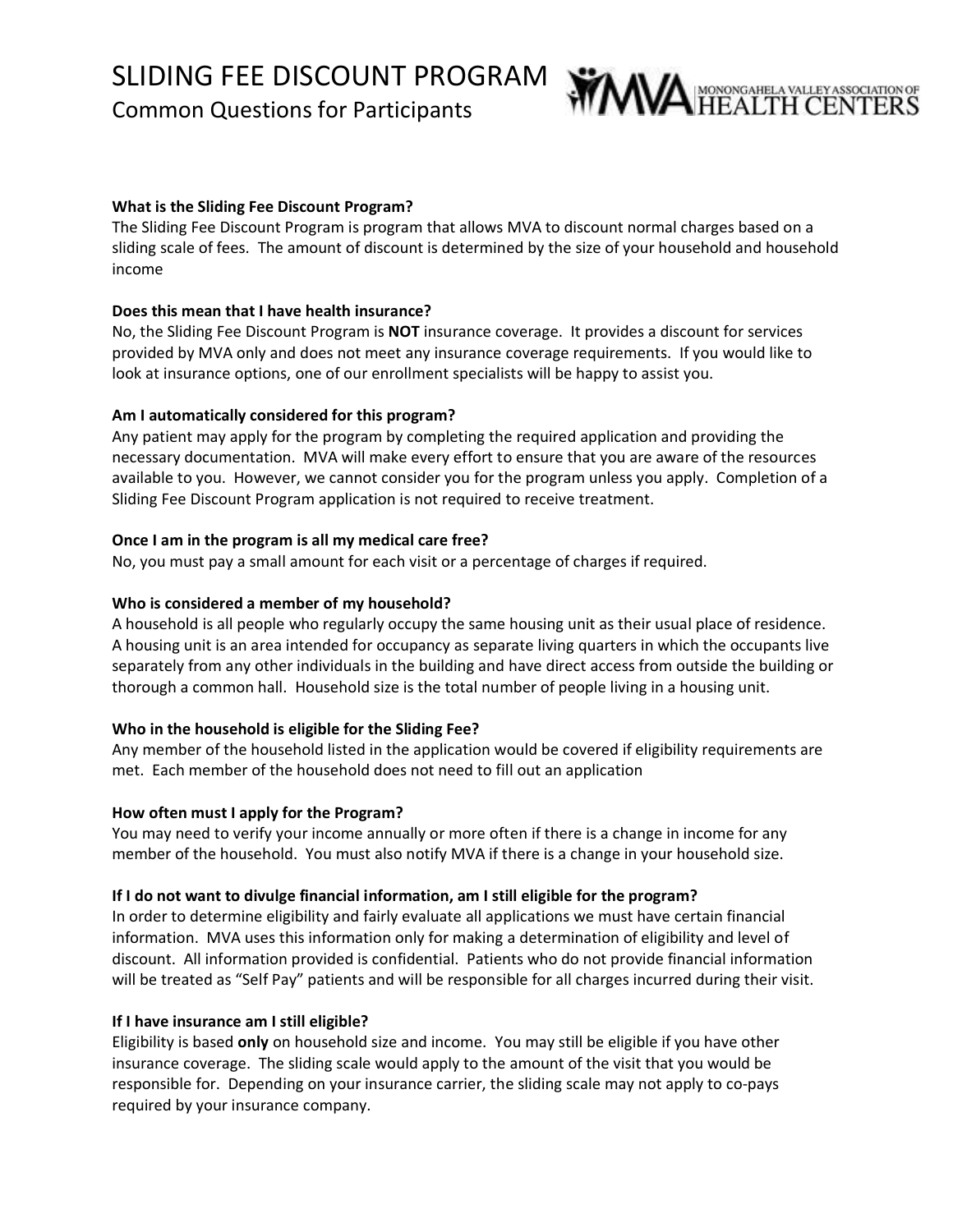## SLIDING FEE DISCOUNT PROGRAM

Common Questions for Participants



## **How do I document my household size?**

Household size can be documented by any of the following:

- Tax Return
- Medicaid cards for dependent children
- Driver's License or State ID cards
- Court or government documents that indicate number of members in household
- Rental agreement or letter from the landlord that indicates the household members

## **What is included in my income?**

Income is based on the **gross income (before tax)** of all household members over 15 receiving income and includes:

- Earnings from employment, unemployment compensation, or worker's compensation
- Social Security, Supplemental Security Income(excluding food stamps or utility assistance programs)
- Veterans' payments, survivor benefits,
- Pension or retirement income
- Interest, dividends, rents, royalties, income from estates or trusts
- Alimony, child support, assistance from persons outside the household

## **What are acceptable proofs of income?**

Any of the following are acceptable in determining income:

- Tax Return
- $\bullet$  W-2
- Pay Stubs
- Social Security Statement
- Medicaid denial letter
- Proof of eligibility in other programs such as Social Security Disability (SSDI), Temporary Assistance for Needy Families (TANF), Free or Reduced School Lunch Programs, Other public assistance programs.

## **What if I have no source of income?**

If you are claiming that you have no or close to no income you must provide one of the following:

• A signed statement describing your living circumstances and how your basic needs are being met

## **What can I do if I am experience a financial hardship?**

If you are experiencing a temporary financial hardship the Sliding Fee Program coordinator may be able to provide you with information on additional assistance.

## **What if I can't afford the nominal fee or discounted amount?**

If you have had to cancel or reschedule a visit or have delayed receiving needed medical care due the amount that you may have to pay under the Sliding Fee Program guidlines, please see the Sliding Fee Program coordinator so that your situation can be noted. This information helps us to evaluate this Sliding Fee Discount Program. Thank you!